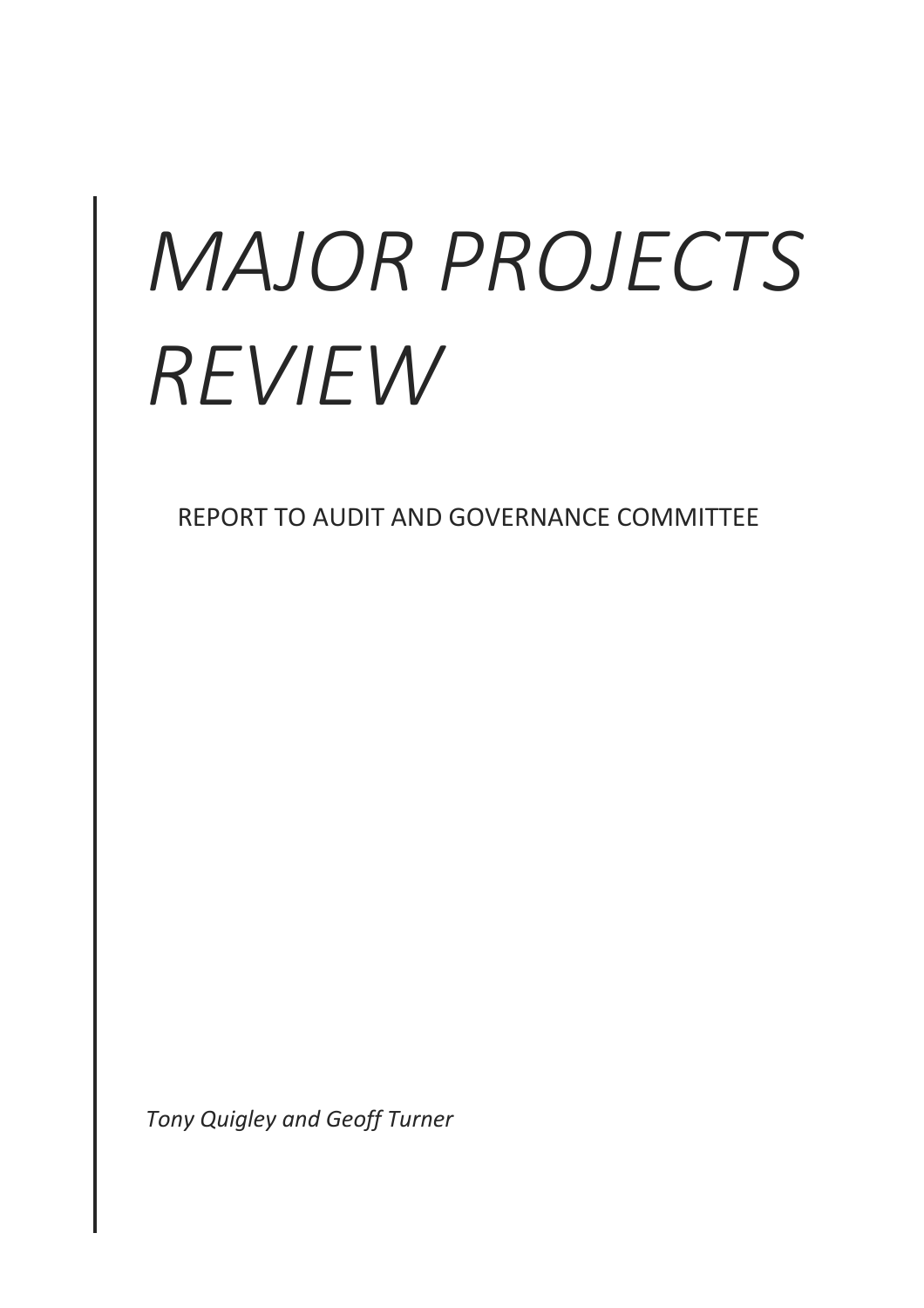# **Table of Contents**

Report to A&G.1 11 June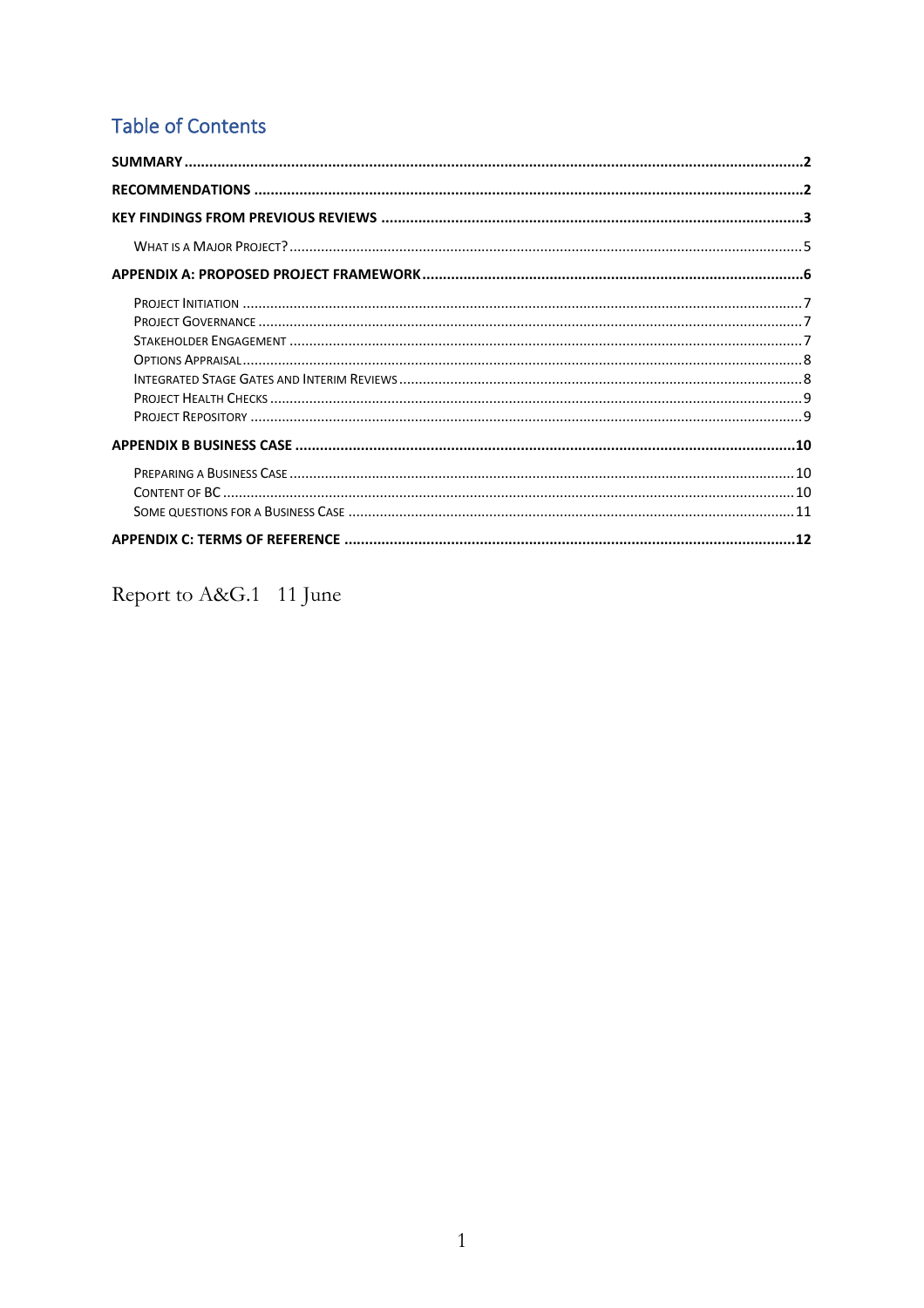# <span id="page-2-0"></span>**Summary**

The Full Council decided on 8 October 2019 to terminate the Calverley Square project, involving a cash write-off of  $f<sub>i</sub>10.3$  million. There has been considerable interest in learning lessons from this.

This report draws together a summary of the findings and recommendations made by a number of audits and reviews of the Calverley Square project, in addition to matters we have found.

The project management arrangements have also been checked against various sources of best practice to identify strengths and weaknesses in the Calverley Square approach. The Amelia Scott project has also been considered in the process to identify any lessons that should be learned.

All this material has been taken into account in our recommendations. The Terms of Reference for this review are set out in Appendix C.

# <span id="page-2-1"></span>**Recommendations**

1: The Programme Management Office should maintain a project management framework that is periodically reviewed and tested against best practice. Appendix A outlines what this involves.

2: All major projects should have a Member Oversight Panel established.

3: Major projects should be subject to independent reviews that have unfettered access to project information.

4: Any major project should have a key data repository that provides easy access to all key information.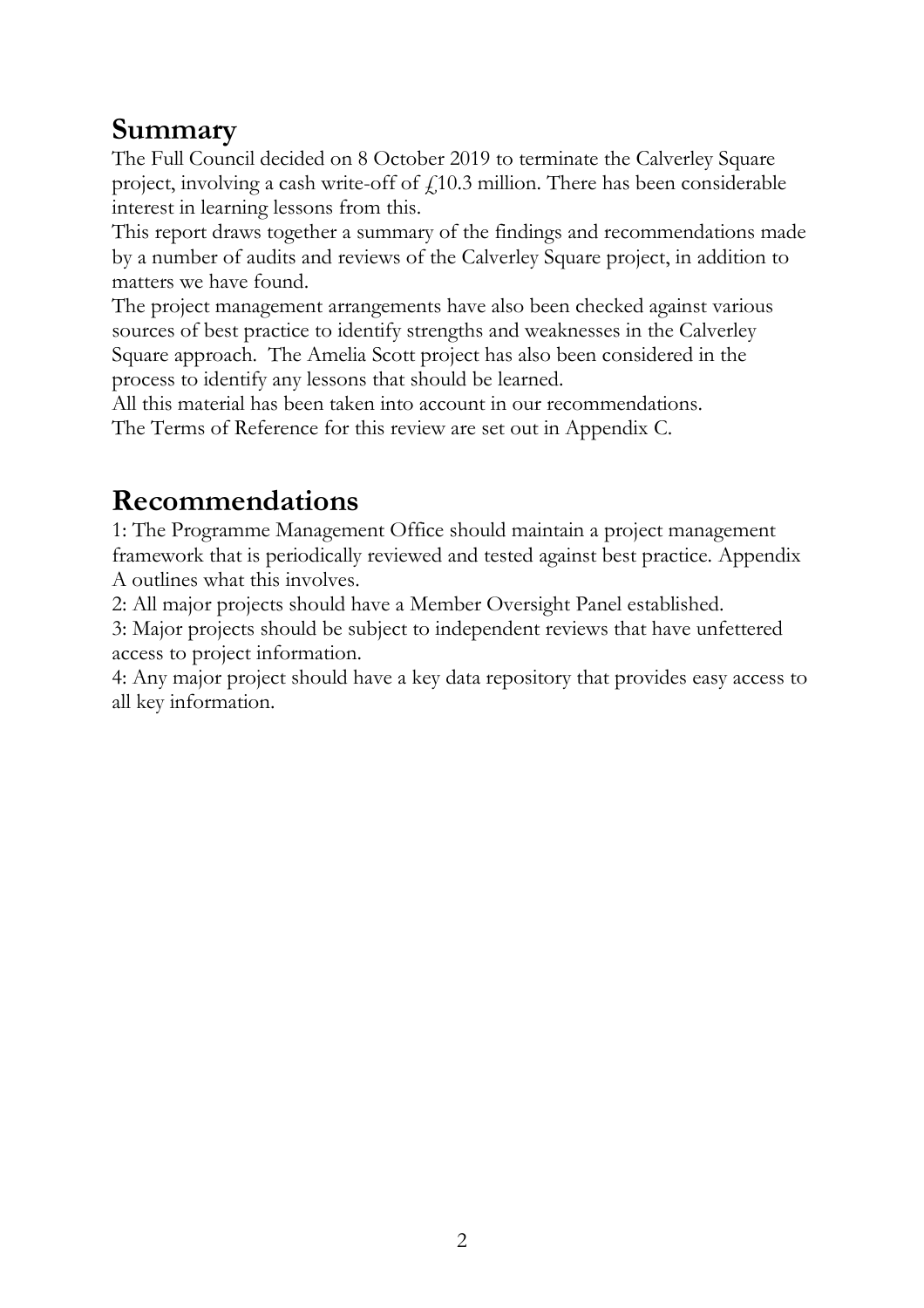# <span id="page-3-0"></span>**Key findings from previous reviews**

The Public Inquiry held in February 2019 and the decision notice issued in May 2019 tested the legitimacy of all aspects of the Calverley Square development. The recommendations and key findings from the Inspectors report are a matter of public record. Other reviews and tests of the Calverley Square development included a CIPFA review in 2017, a Mid Kent Audit review in November 2017, an application for a Judicial Review of the Planning Decision at the High Court and a Grant Thornton Value for Money & Governance Review in July 2020, after the Calverley Square project had been cancelled.

There have also been references to reports produced by Avison Young. We have reviewed these (14 in total) together with their Stage 4 report of Aug2019. We conclude that they are project management reports that summarise the things normally expected in a project: finance, progress, risk and issue management, change logs etc. These reports show that the project had some likely schedule slippage and that higher-than-expected costs would probably exhaust the project's contingency. None of the points were cited as critical. The monthly reports served to show that established project management disciplines were in place. Several of the reports commented that communication with local stakeholders was of paramount importance, although it was not clear how effectively this had been delivered. The reports also commented that project changes should not be funded from contingency.

The findings from these reviews and our own investigation were tested against various sources of best practice for the initiation and running of major projects. We also took account of the Amelia Scott project whose key innovation for our purposes is the existence of a Member Oversight Panel.

From all this we have four main findings.

#### **1 Although established project management processes were in place, there are a number of areas for improvement**

Sound project management processes were in place and were checked off against various sources such as the NAO common causes of project failure. Most of these common causes did not apply to this project. However, value for money and risk status needed to be more clearly documented in the Calverley project reports to Council. In addition, the cost increases, driven in part by scope increases, did not appear to be as clearly set out as expected from good practice. Value for money covers both costs and benefits- the benefit part of the equation was not well communicated, as noted by a Councillor at A&G committee meeting. On the Amelia Scott project, no consideration was given to breaking the construction element of the project into phases or steps. On that project, the creation of a Member Oversight Panel is a helpful innovation.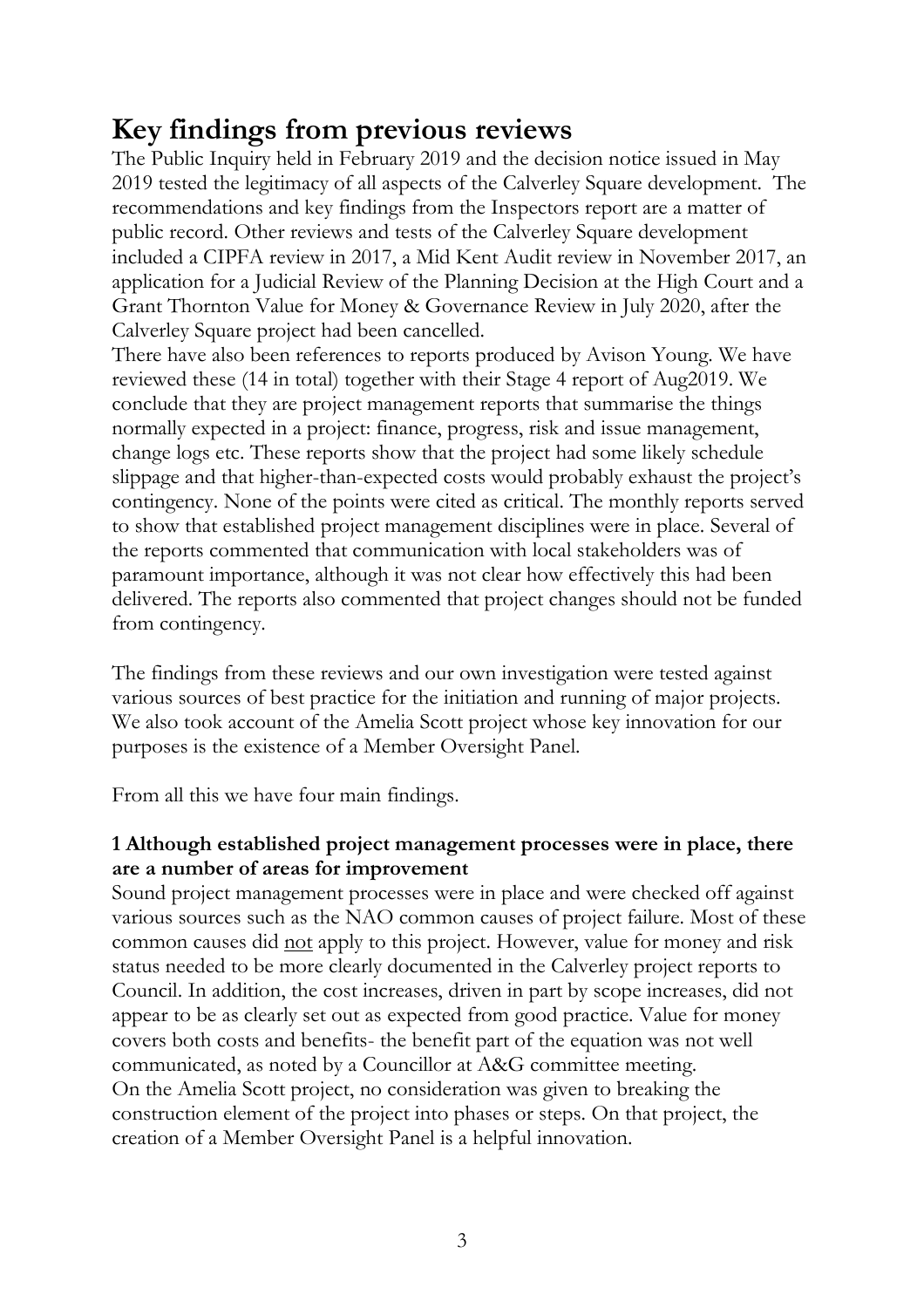The Council uses the RIBA staged plan of work for construction projects. There are a number of possible contractual approaches such as "Fixed Price Lump Sum Design and Build". Possible approaches need explicit evaluation at an early stage in the project life and the acquisition method should not be decided by default. This bears on recommendations 1 and 3.

# **2 There was strong local opposition to the project**

A number of local people were increasingly opposed to the scheme, in contrast to initial support from several businesses and other potential investors. The eventual lack of cross-party support left the project vulnerable to a change in political direction, ultimately leading to its termination. This means that for future projects, the Council should consider forms of public consultation at an early stage to ensure that stakeholder views are fully considered, and to provide a mandate that is less dependent on the political landscape. In addition, the design of a complex project with distinct elements incorporated under a single planning and procurement decision may restrict the options available to proceed with some elements if other elements are delayed or cancelled.

The creation of a Member Oversight Panel would provide a means of taking account of any local opposition to the project.

There is clearly a need to engage councillors in major projects but there then arises an issue over expertise - one cannot assume that there will be a cohort of councillors with project experience. Training can provide some help but the important item is to ensure that the project is subject to regular independent reviews whose report distribution should include the Members Oversight Panel. This bears on recommendations 1 and 2.

# **3 Cost and scope increased significantly**

Estimated projected cost rose substantially. Some of this increase was due to factors that applied generally to construction projects at that time and some to unexpected problems discovered, but much of this was due to increase in project scope. Good practice would require that any increases which derive from scope increase should be explicitly reported and should not be paid for out of project contingency. This point was made in several of the Avison Young reports. The business case should be updated in such circumstances with the cost/benefit analysis showing clearly what the costs and benefits are. This bears on recommendations 2, 3 and 4.

#### **4 Information was not as clear as might be expected and it was not easy to put together a timeline of decisions and cost estimates**

We found it unnecessarily difficult to establish a clear cost/timeline between the RIBA stages. Associated with cost is benefit and this was less clearly communicated than cost.

There needs to be a project data repository that provides easy access to all relevant project information. Where information is to have restricted access, this needs to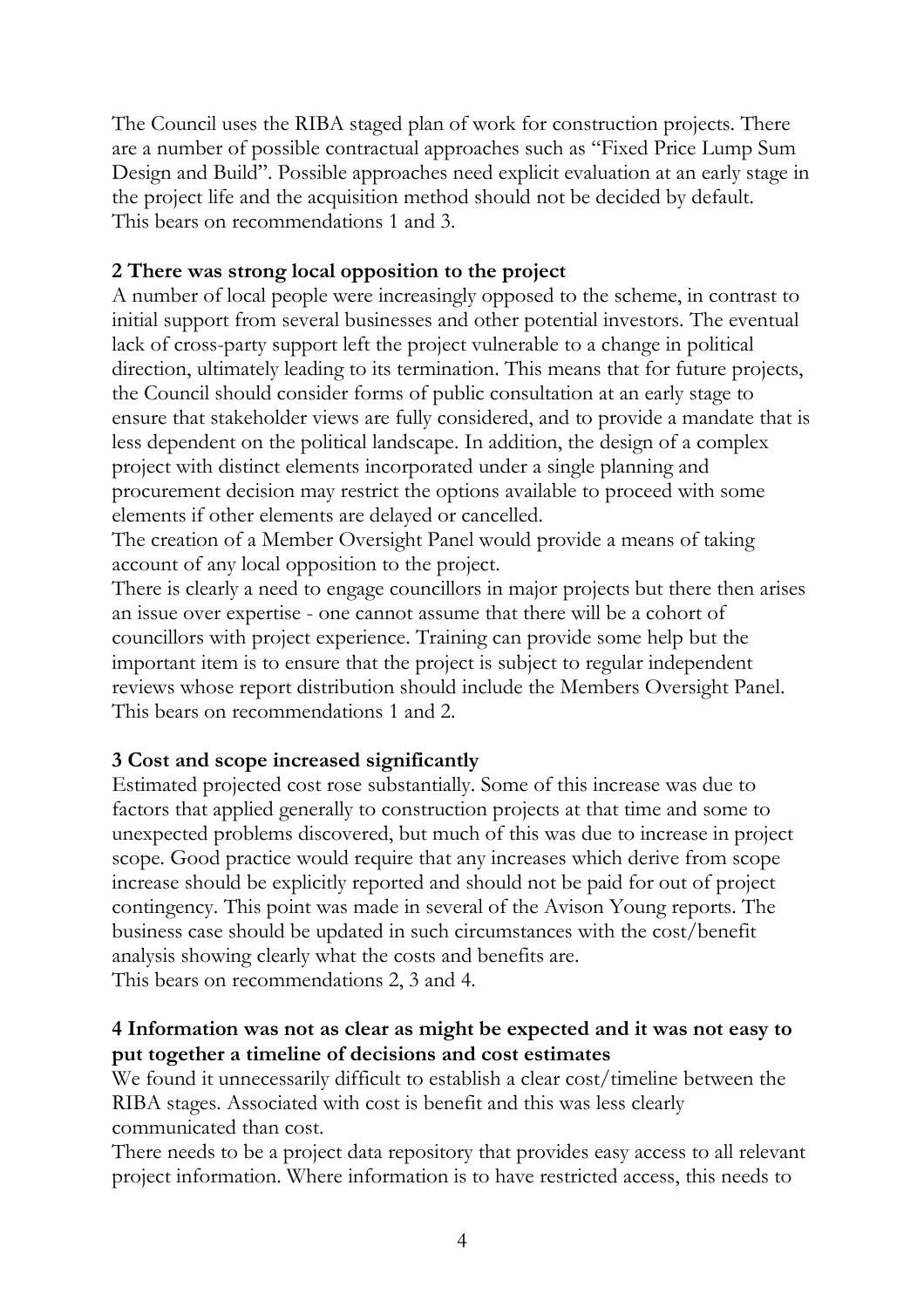be explicitly justified on a case-by-case basis and there should be an aim to make such information accessible to the Member Oversight Panel, subject to appropriate non-disclosure arrangements.

This bears on recommendations 1, 3 and 4.

#### <span id="page-5-0"></span>**What is a Major Project?**

Our findings and recommendations are aimed at major projects.

There is no simple definition of a major project. This is a combination of degree of expenditure, complexity, risk, the nature of political and stakeholder support, and is likely to require decision making by Full Council. This could also apply if the project is especially novel or contentious. The Calverley Square project met all these criteria.

We note that a major project may straddle more than one electoral cycle, in which case the political context can change significantly and this may affect stakeholder support. This certainly materialised with the Calverley Square project and needs to be considered for future projects - it is more than cross party agreement (because there was initially cross-party agreement for Calverley Square) and it certainly must involve continued engagement with public and Members on the purpose, objectives and benefits of the project being planned. This links to engagement of stakeholders from the outset of a project and on the clarity of the information provided to support decision making. In turn this bears on the nature of a Business Case, as set out in Appendix B.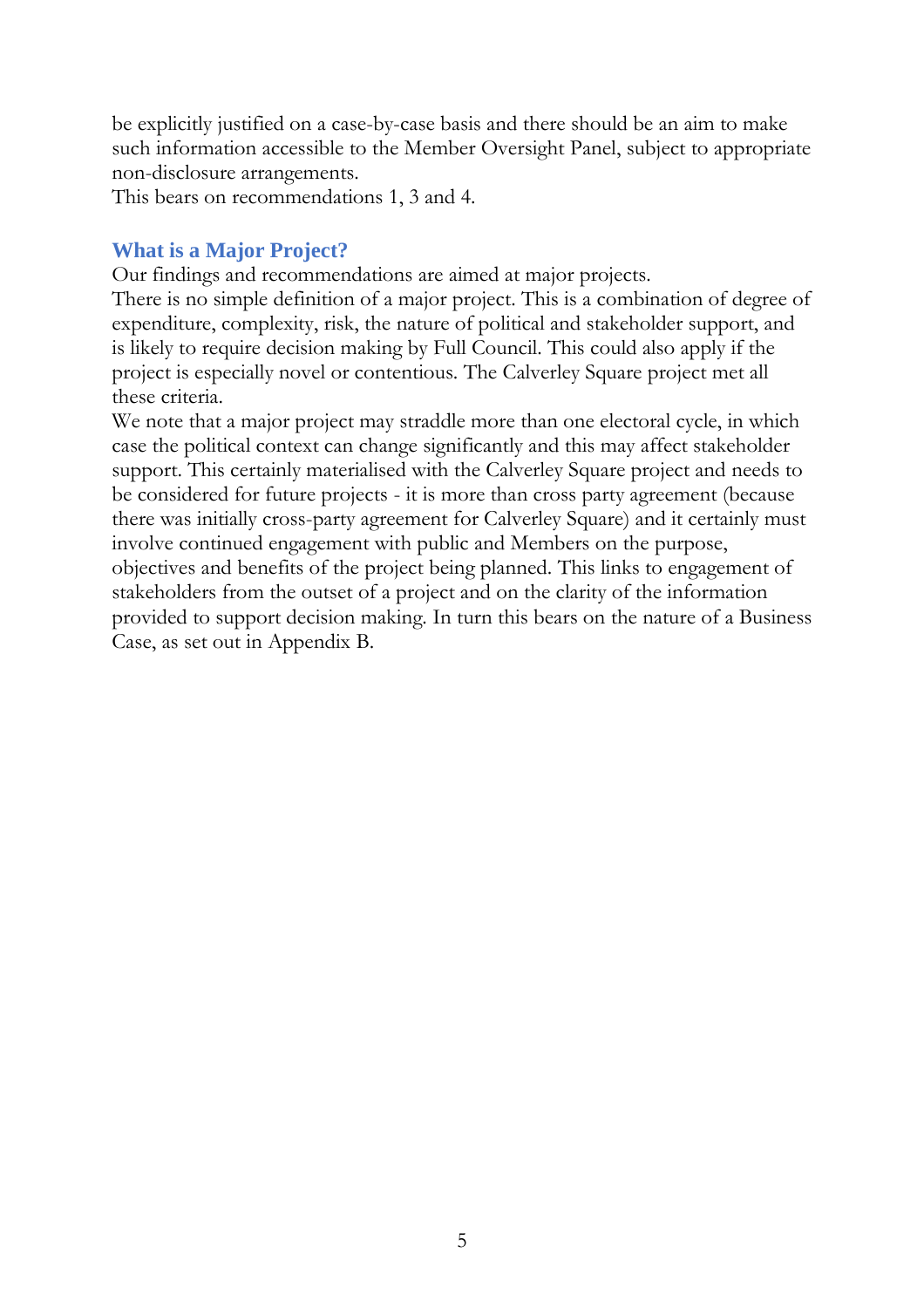# <span id="page-6-0"></span>**APPENDIX A: PROPOSED PROJECT FRAMEWORK**

The proposals herein are for major projects. The approach will be excessive for minor projects.

After reviewing a number of reference sites to assess the latest thinking in Project Management good practice, a number of themes emerged that relate to:

- Project Initiation
- Options Reports
- Holistic Risk Management
- Project Governance
- Stakeholder Engagement
- Regular and Integrated Stage Gate Reviews
- Project Health Checks
- Clear and readily accessible project information

The Council's Project Management Office is taking account of these themes in setting up a template to be used in the initiation and management of major projects. This template aligns with a number of standards for construction projects.

We have reviewed a draft of this template which was prepared by Michael Josh, an experienced project manager who is Project Management Office Lead and Project Manager of the Council's Business Delivery Unit. He had no prior involvement with the Calverley project. We agree with this template, with some modifications as outlined in this report.

The Council's standard approach for construction projects is based on the RIBA Plan of Work. There are possible contractual approaches such as "Fixed Price Lump Sum Design and Build", which puts the onus on the contractor to design the building and manage all aspects of the construction. This transfers risk and project management to the contractor but this is critically dependent on getting the Project Brief right since that determines what the Council will get. This approach precludes changes of scope. A variant of this approach is the "land swap" that involves the transfer of building land to the contractor instead of paying cash for the project.

The preferred acquisition route needs to be explicitly considered at project inception and not be decided by default.

The template will need periodic independent check to ensure that it embodies best practice as this develops over time.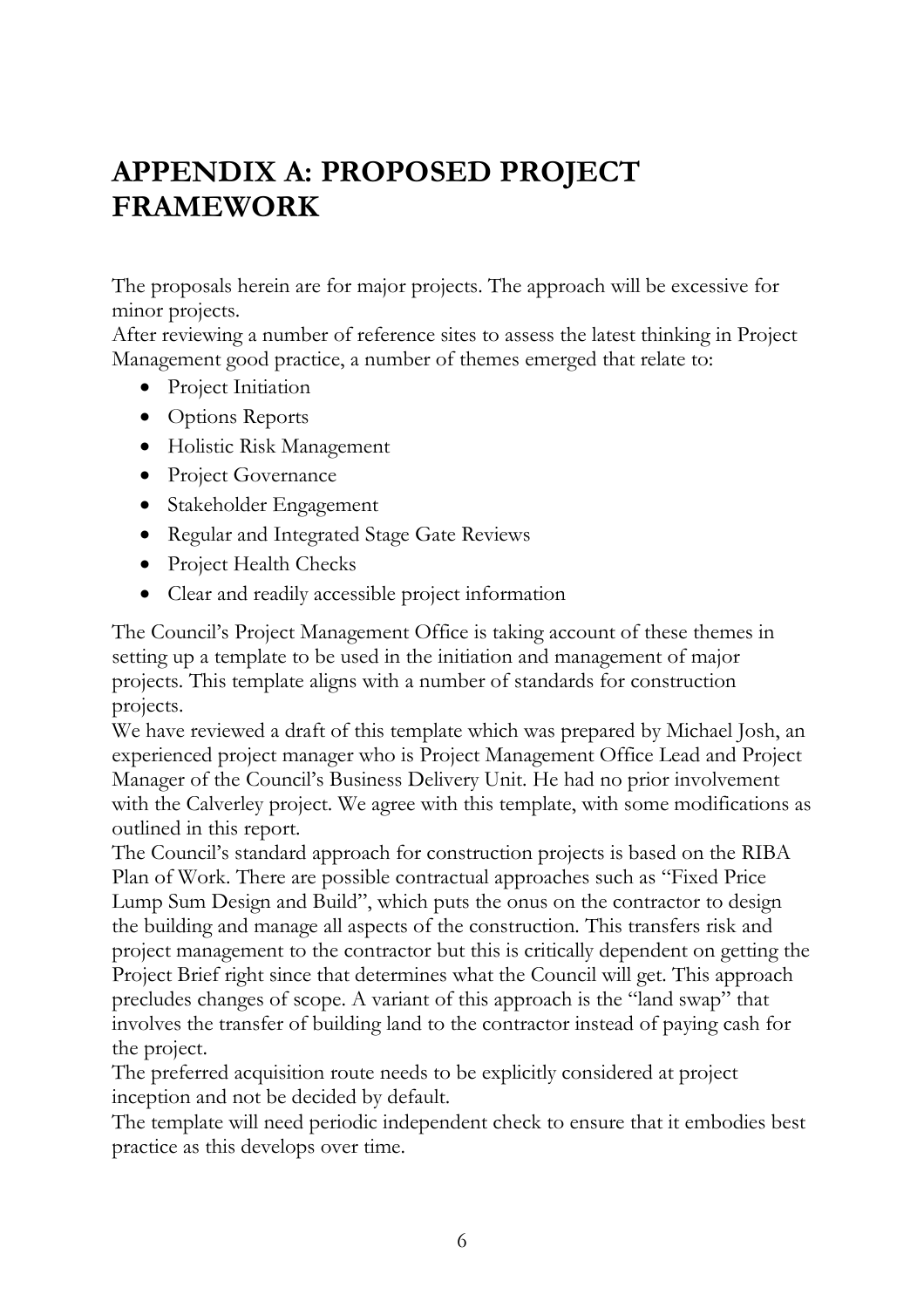#### <span id="page-7-0"></span>**Project Initiation**

This calls for production of a management plan that sets out what has to be done, the acquisition strategy, what governance should be put in place, and what review schedule should be set up. Specifically, this involves establishing: the Requirement (often set out in the initial Business Case); the Brief; and the various plans setting out design, programme, implementation, handover and maintenance. If the design and build approach is followed, the Brief is critically important- once the contract is let, that is what will be delivered. That risk may be offset by the significant transfer of risk to the contractor. This also tends to discourage scope creep. A key factor in deciding the procurement route is to understand the key risks, what can be done to mitigate them and who would own which risk in the proposed approach.

A guiding principle is "no surprises".

#### <span id="page-7-1"></span>**Project Governance**

This needs to be clearly established. It is well established good practice within project management delivery to have a strong, representative, and empowered Governance board.

A broad-based Project Governance Board should be set up during the very early stages of Project Initiation. Additionally, a Member Oversight Panel should be constituted akin to the approach adopted by the Amelia Scott project. The membership of the Project Governance Board together with Terms of Reference should be subject to Member Oversight Panel scrutiny and approval. The Governance arrangements should be reviewed on a periodic basis by the Member Oversight Panel.

An important aspect of good Governance is project delivery assurance through Project Health Checks. These should be conducted by an independent body with unfettered access to project information. Their reports should inform deliberations of the Member Oversight Panel. Members of that panel should be offered some project management training since we cannot assume that they will be experienced in this regard. This is one of the reasons why the independent reviews are so important.

#### <span id="page-7-2"></span>**Stakeholder Engagement**

These arrangements should also provide for effective Stakeholder Engagement from the outset. Best practice sources stress the importance of this as a key component in delivery of a successful major project. This was identified as one of the key areas for improvement in some of the Calverley Project reviews. A key feature of the approach is that a project stage gate approach should be identified from the outset and that stakeholder engagement should be embedded as well.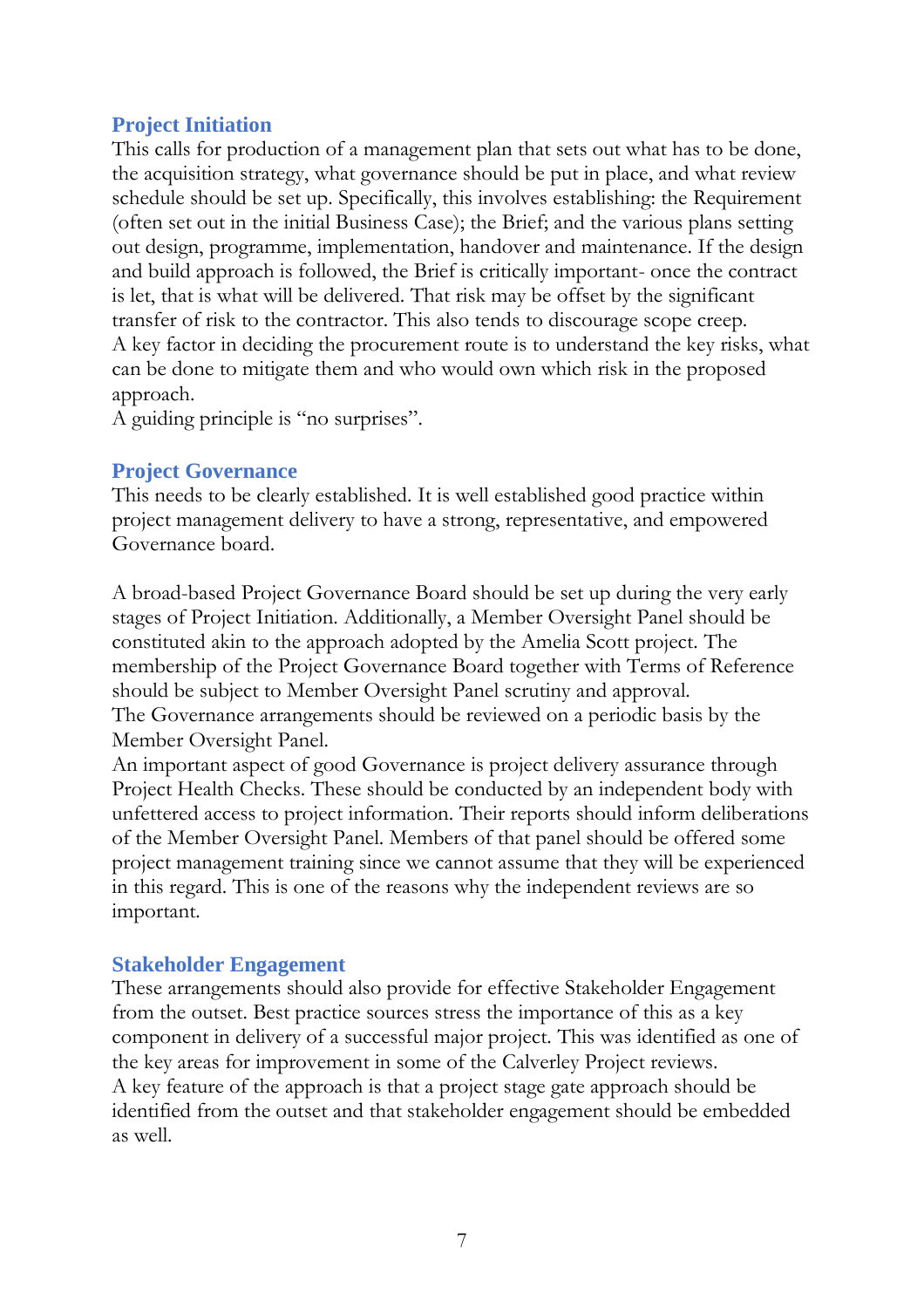A stakeholder assessment and engagement plan should be drawn up at an early stage within project initiation. The engagement plan should include Stakeholder surveys and scoring that is reviewed on a regular basis and includes rectification measures if required. This also connects with the need for a communications plan from the outset, along with a clearly set out benefits realisation plan.

#### <span id="page-8-0"></span>**Options Appraisal**

This is one of the key parts in a Business Case. A number of findings from the Calverley Project reviews concerned clarity of information. A coherent structure to Business Cases is a key way to meet this need, since a key part of that is the Options Appraisal. Appendix B summarises what should be in a Business Case. The Options Appraisal should not be seen as a one-off exercise undertaken during project initiation. Established systems for option appraisal seek to promote good decision-making and should be subject to continual review and reference at key stage points.

A validated approach should be documented and agreed by the Project Governance Board. Part of the options report processes will be consulting with stakeholders and drawing up an initial long list and then short list of options. The preferred option will then be identified. The preferred option will be signed off by the Project Governance Board and validated through the Member Oversight Panel.

This should be reviewed and enhanced through the initiation process. A full options appraisal should be undertaken at a later stage and should be reviewed at later checkpoints.

If there is any proposed change of project scope, the options appraisal will need revision since the project budget should be reset to meet the newly-identified situation.

#### <span id="page-8-1"></span>**Integrated Stage Gates and Interim Reviews**

Stage Gate reviews are seen as an essential element within project control to assess the project readiness to move forward to the next stage and to re-evaluate the project viability.

Stage Gates should contain a mixture of criteria including Business readiness, project viability and stakeholder acceptance. For a construction project this might be based upon the RIBA project stages, depending on the acquisition strategy. Stage Gate frequency should be agreed at the start of the project and reviewed on a regular basis. Typically, a Stage Gate should be undertaken at least every six months but linked to a key project delivery stage.

At each Stage Gate review a Financial Assessment should be undertaken to reassess the project viability. The degree of certainty of the costs stated will increase as the project progresses through the lifecycle however the same dimensions can be used.

The Project Management Institute (PMI) is one of the sources of good practice for Stage Gate Reviews.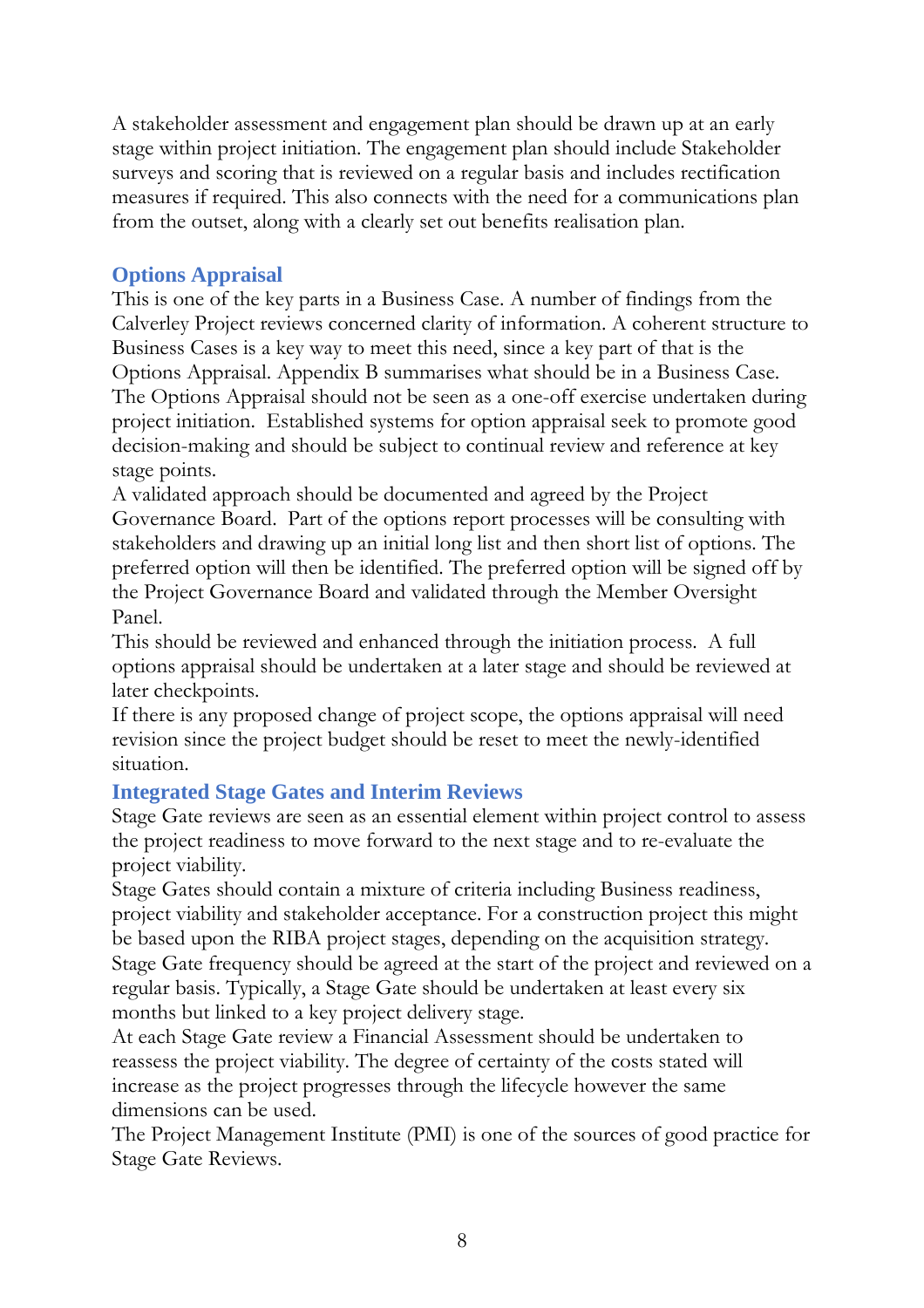The Stage Gate reviews should be presented to the Project Governance Board who will decide which outcome should be pursued:

- The project does not progress at this point in time until areas of concern have been addressed.
- The project proceeds but with a reduced or different scope.
- The project proceeds at Risk with agreed significant mitigation planned to address key risk areas.
- The project proceeds as planned.

# <span id="page-9-0"></span>**Project Health Checks**

Project Health checks should be undertaken at pre-agreed stages and points within the Initiation and Delivery lifecycle. The Health Checks should contain both internal and external reviews. The schedule for Health Checks will be signed off by the Project Governance Board.

The output from the Health Checks will be presented to the Project Governance Board. The Health checks may be scheduled to align to Stage Gate reviews to inform the Project Governance Board when making decisions on project direction and project viability.

As with Stage Gate reviews, the outcomes from the Health Checks should be made visible to the Member Oversight Panel.

Note that according to best practice, such reviews are conducted by organisations with no other connection to the Council. Local Partnerships is a joint venture between HM Treasury and the LGA. They are able to deliver independent Stage Gate and Health Check reviews.

# <span id="page-9-1"></span>**Project Repository**

Key project information needs to be readily accessible in one place. Anybody who needs to review the decisions, and their history, should be able to access this without this becoming an exercise in archaeology.

For example, the evolving Business Case should be in this repository. It ought to be a straightforward matter to assemble the decision trail regarding changes of scope etc.

There may well be certain information that has to be kept under limited access but the basis for this must be explicitly set out. With a public sector project the presumption is for free access to the public.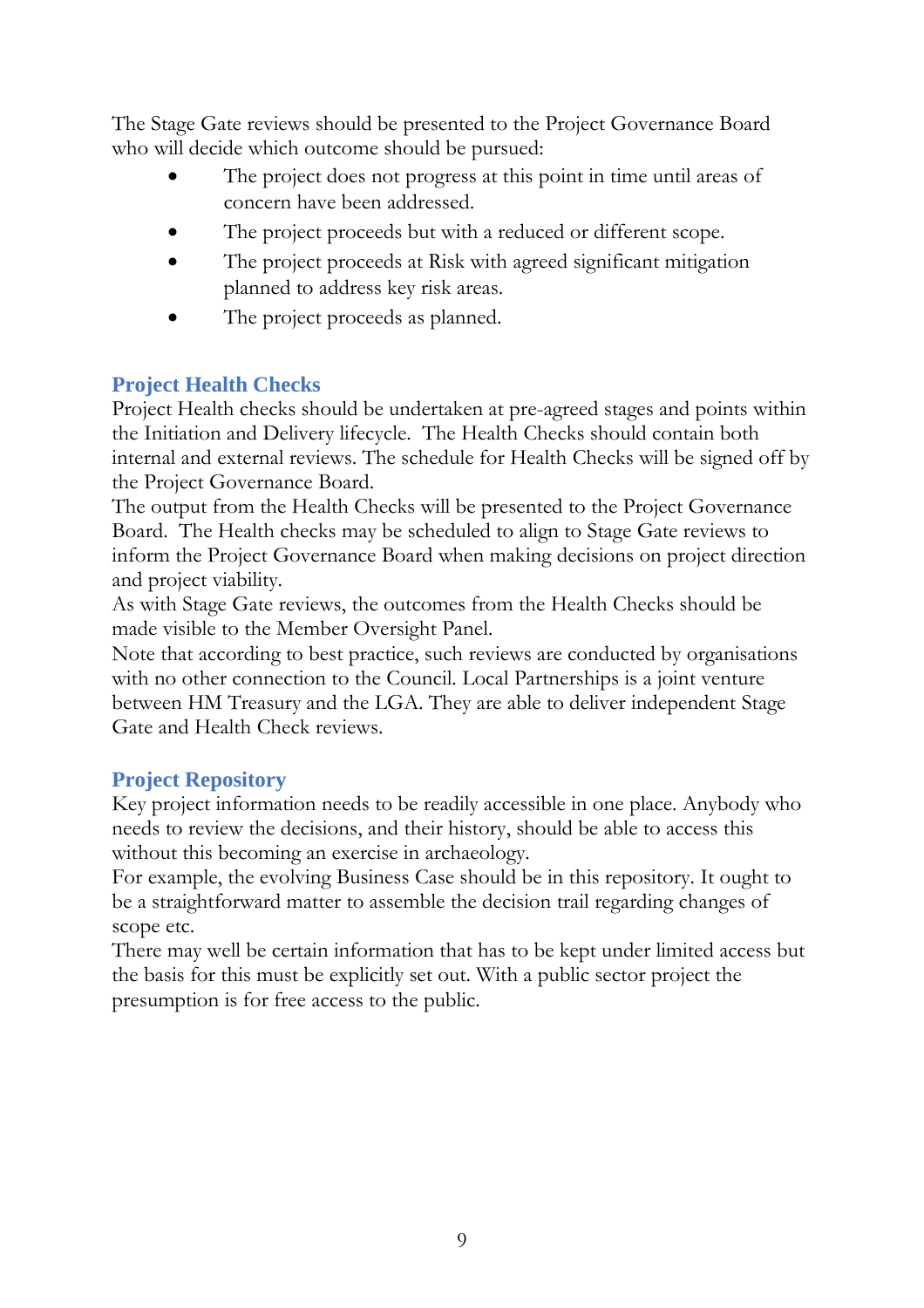# <span id="page-10-0"></span>**APPENDIX B Business Case**

# <span id="page-10-1"></span>**Preparing a Business Case**

The review reports state that at each decision point, appropriate information was available to Council. However, a number of these also question the completeness and clarity of information provided at those decision points. The standard approach to achieve clarity is to have a structured approach to Business Case preparation. For example, the RIBA framework for construction projects calls for a Business Case (BC) from Stage 0.

Where there are various stakeholder interests and potentially conflicting views, this puts a premium on having clear information at all stages.

The Treasury produces a guide to Business Cases in the "Treasury Green Book". This material needs to be adapted for Council use.

At the start of a project, a full BC is not possible but there can be a Strategic Outline Case (SOC) that sets out the strategic context, makes the case for change and explores possible ways forward, always with a focus on outcomes.

As the proposal proceeds, the SOC can be developed into an Outline Business Case (OBC) that adds material on affordability and required funding. The Full Business Case (FBC) adds potential value for money, and outlines how this might be delivered. The BC should be updated as the project proceeds. In particular, any change of scope should involve a revision of the Business Case.

#### <span id="page-10-2"></span>**Content of BC**

The full BC should contain five parts.

# **1.Strategic Fit**

The case for change should cover rationale, background, policy context and strategic fit, with clear objectives in terms of outcomes and why it is needed now.

# **2. Options Appraisal**

Identify the costs and benefits of at least three potential options. The options should include "do nothing" or if that is not possible, "do minimum". The evaluation should include explicit allowance for Optimism Bias in which historic analysis of various project types is used to make allowance for overrun of cost and time in the CBA.

# **3. Commercial Aspects**

This section should set out the commercial feasibility / deliverability, what procurement is required and the procurement strategy.

#### **4. Affordability**

Focus on affordability; is full budget funding secured and budgeted by all parties?

# **5. Achievability**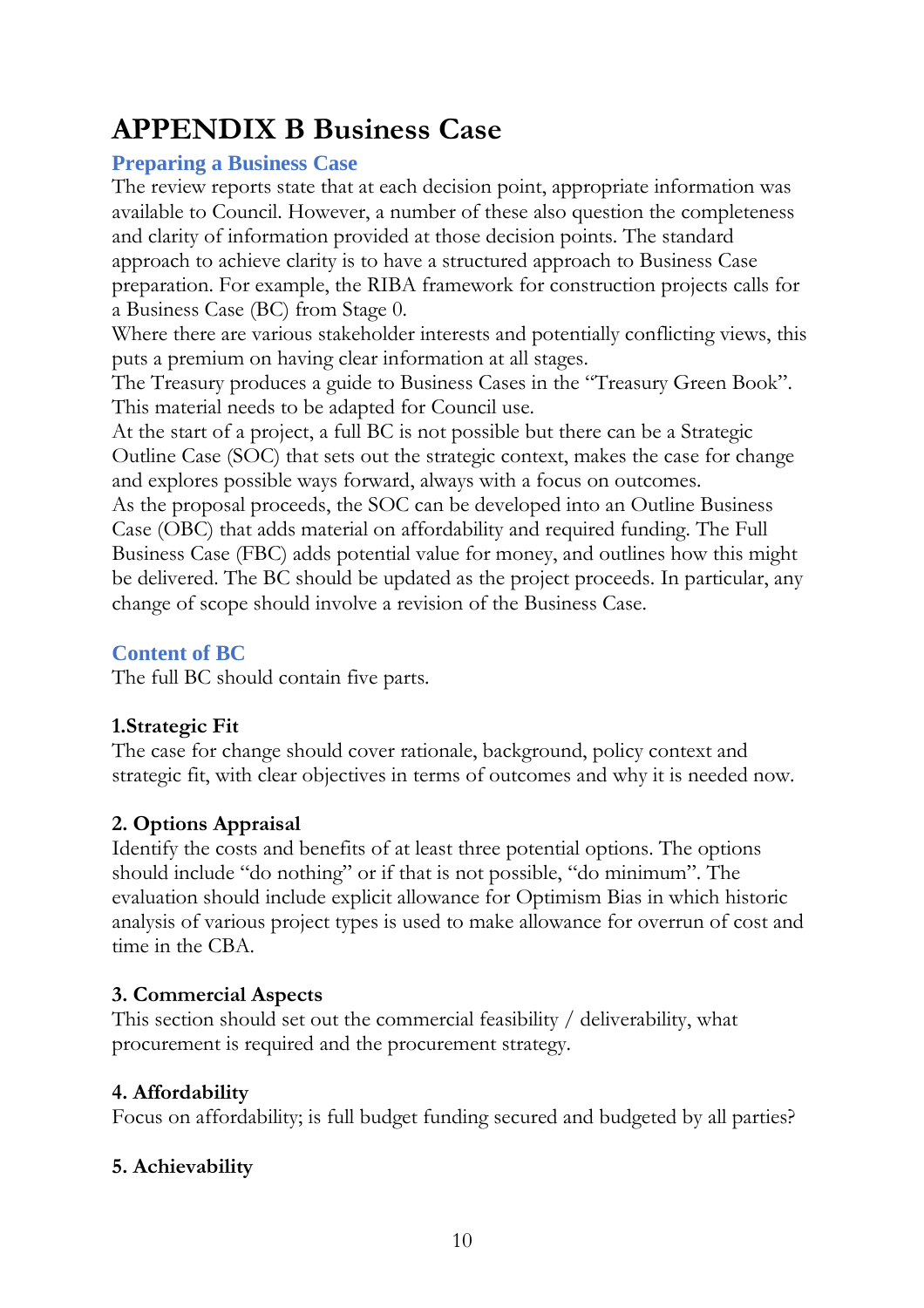Is the proposal practically deliverable and what are the delivery plans?

# <span id="page-11-0"></span>**Some questions for a Business Case**

Does it:

- have a clear benefit delivery plan? Is there a clear communications plan?
- show clear delivery dates and detailed milestones?
- set out appropriate programme or project management techniques? Note that this varies with project type:
	- o Infrastructure& construction (RIBA/ Design and Build/Other)
	- o ICT
	- o Transformation & service delivery
- identify major dependencies, constraints and risks identified with outline plan for addressing them.?
- include clear arrangements for Gateway reviews and healthchecks?
- have a contingency plan with arrangements & provision for risk management? Note that risk management is linked to project assumptions which need to be clearly articulated from the outset.
- show that the required skills and expertise are in place?

Best practice calls for the Options Appraisal within the BC to include "Optimism Bias". This reflects the fact that many projects take longer and cost more than envisaged at the outset. Historic project data has been compiled such that typical allowances are identified for various project types. The Optimism Bias allowance is then factored into the Cost Benefit Analysis and the question then asked is whether the project still has a positive CBA after this is taken into account. Note that the Optimism Bias is quite separate from any project contingency.

The Optimism Bias guidance for a standard building is 2-24% on cost. For the Calverley Place project, possible cost overrun was within the historic range.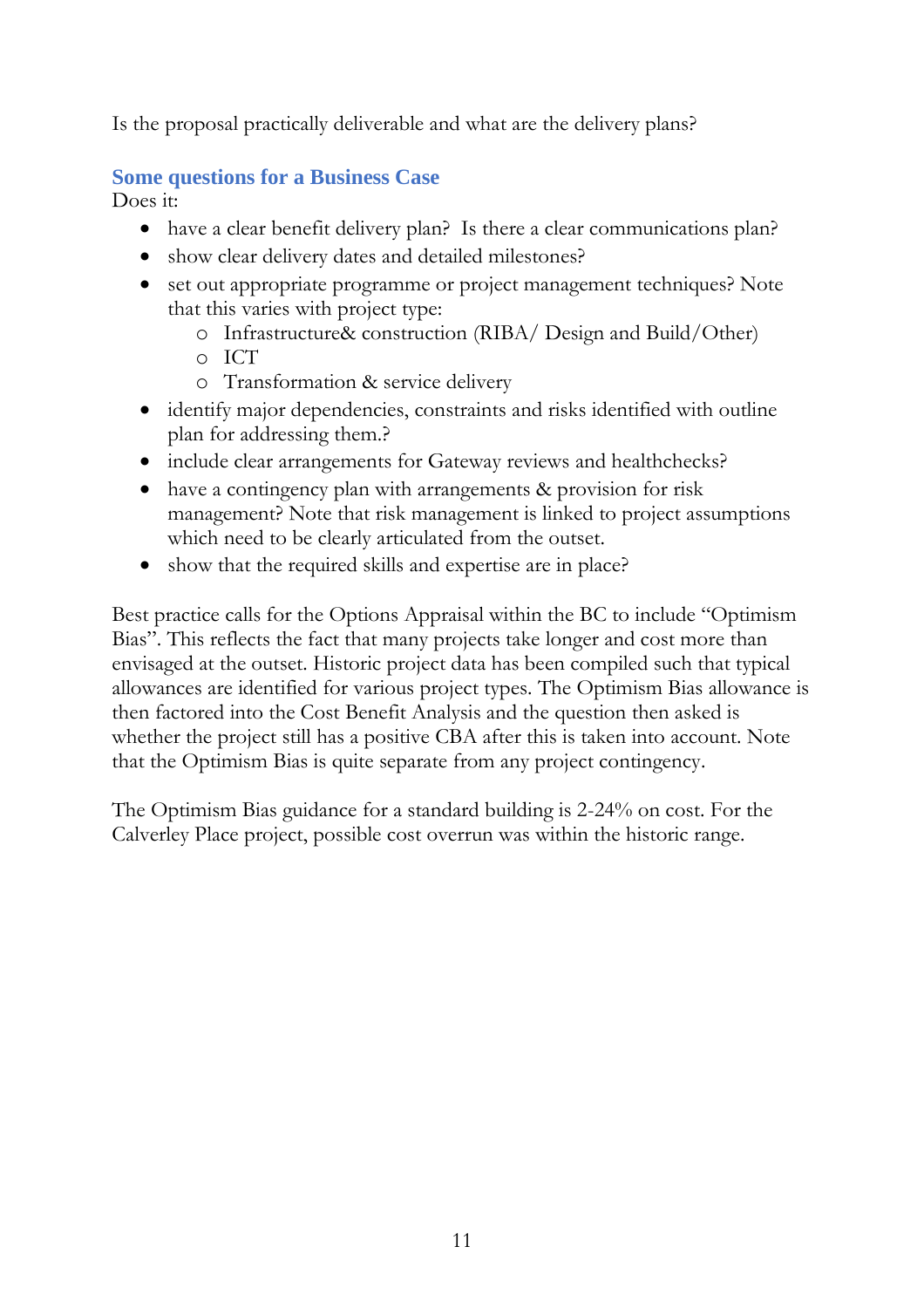# <span id="page-12-0"></span>**APPENDIX C: TERMS OF REFERENCE**

#### *Review of Major Projects*

The aim of this review is to identify: what happened with Calverley Square; how this relates to best practice for major projects; and to build on these lessons in setting out how the Council should engage in any future major projects. This learning will also include the progress reports of The Amelia Scott project. This will be based on previous reviews of the project, in particular the CPO report (May 2019) and the external audit value for money and governance report (July 2020). The primary output from this review is to set out what must be in place for the initiation and management of any major projects the Council might undertake in the future.

This is not an audit nor is it a place to allocate blame or to revisit previously expressed opinions, interests, or political viewpoints. It is not about scoping any particular new or successor project.

The Portfolio Holder for Finance and Governance will be the review Sponsor. The review will be conducted by the two independent members of the Audit and Governance Committee: Tony Quigley and Geoff Turner. They will prepare a report for consideration at the July 27 meeting of the Audit & Governance Committee. They will have access to source material and reports including the most recent ones produced by Avison Young.

A draft of the report will be presented to the Portfolio Holder, the chair of the Audit and Governance Committee and members of that Committee. The final report will be submitted to the Audit & Governance Committee for its consideration and decision.

# *1 Establish what happened.*

Provide the timeline of all the key decision points and links to the documentation that supported or informed those decisions.

Tabulate all recommendations and key findings from prior reviews. Findings should be compared with the National Audit Office (NAO) list of common causes of failure for major projects.

#### *2 Consider guidance on initiation and running of major projects.*

Guidance on major projects is available from the Government's Infrastructure and Projects Authority (IPA) and the NAO. From all this select what would be appropriate for a major Council project.

It is noted that the accepted guidance says that the options appraisal for any major project should include a "do nothing" option against which all other options are tested. When this is not possible, as is the case with the Calverley project, this should be replaced by a "do minimum" option, since, for some projects such as Calverley Square, doing nothing is not an option. Hence any recommended process changes should recognise that options under consideration should include "do nothing" or if that is not possible, "do minimum".